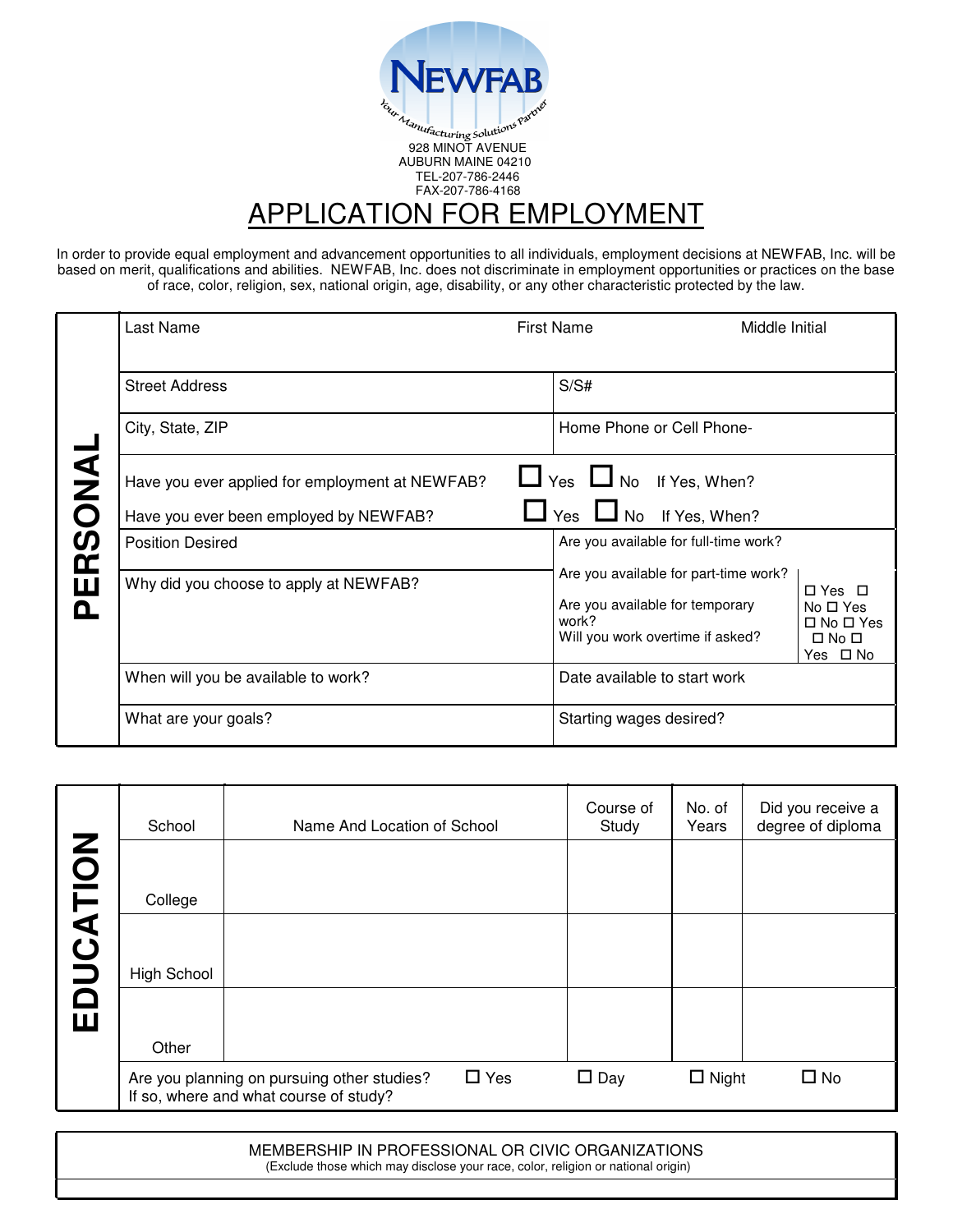|                      | <b>EMPLOYMENT</b>                                                                                                                                            | Please give accurate, complete<br>full and part-time employment. |
|----------------------|--------------------------------------------------------------------------------------------------------------------------------------------------------------|------------------------------------------------------------------|
| ┯                    | <b>Company Name</b>                                                                                                                                          | Telephone                                                        |
|                      | Address                                                                                                                                                      | Employed (Month/Year)<br>From<br>To                              |
| EMPLOYER             | Name of Supervisor                                                                                                                                           | <b>Weekly Pay</b><br>Finish<br><b>Start</b>                      |
|                      | Job Title and Description of Work Done                                                                                                                       | Reason for Leaving                                               |
| $\mathbf{\Omega}$    | <b>Company Name</b>                                                                                                                                          | Telephone                                                        |
|                      | <b>Address</b>                                                                                                                                               | Employed (Month/Year)<br>From<br>To                              |
| <b>EMPLOYER</b>      | Name of Supervisor                                                                                                                                           | <b>Weekly Pay</b><br>Finish<br><b>Start</b>                      |
|                      | Job Title and Description of Work Done                                                                                                                       | Reason for Leaving                                               |
| က                    | <b>Company Name</b>                                                                                                                                          | Telephone                                                        |
|                      | Address                                                                                                                                                      | Employed (Month/Year)<br>From<br>To                              |
| EMPLOYER             | Name of Supervisor                                                                                                                                           | <b>Weekly Pay</b><br>Finish<br><b>Start</b>                      |
|                      | Job Title and Description of Work Done                                                                                                                       | Reason for Leaving                                               |
| 4<br><b>EMPLOYER</b> | <b>Company Name</b>                                                                                                                                          | Telephone                                                        |
|                      | Address                                                                                                                                                      | Employed (Month/Year)<br>From<br>To                              |
|                      | Name of Supervisor                                                                                                                                           | <b>Weekly Pay</b><br>Start<br>Finish                             |
|                      | Job Title and Description of Work Done                                                                                                                       | Reason for Leaving                                               |
|                      | WE MAY CONTACT THE EMPLOYERS LISTED ABOVE. IF YOU DO NOT WANT AN EMPLOYER CONTACTED, LIST<br>IT TO THE RIGHT. EMPLOYER#<br><b>REASON</b><br>EMPLOYER# REASON |                                                                  |

**APPLICANT'S CERTIFICATION AND AGREEMENT:** I certify that the facts set forth in this application for employment are true and complete to the best of my knowledge. I understand that if I am employed, false statements on this application shall be considered sufficient cause for dismissal. I understand that my employment at this company is "at will" which means that either I or this company can terminate the employment relationship at any time, with or without prior notice, and for any reason not prohibited by statue. All employment is continued on that basis. I understand that no supervisor, manager or executive of this company, other than the president has any authority to alter the forgoing.

**SIGNATURE** DATE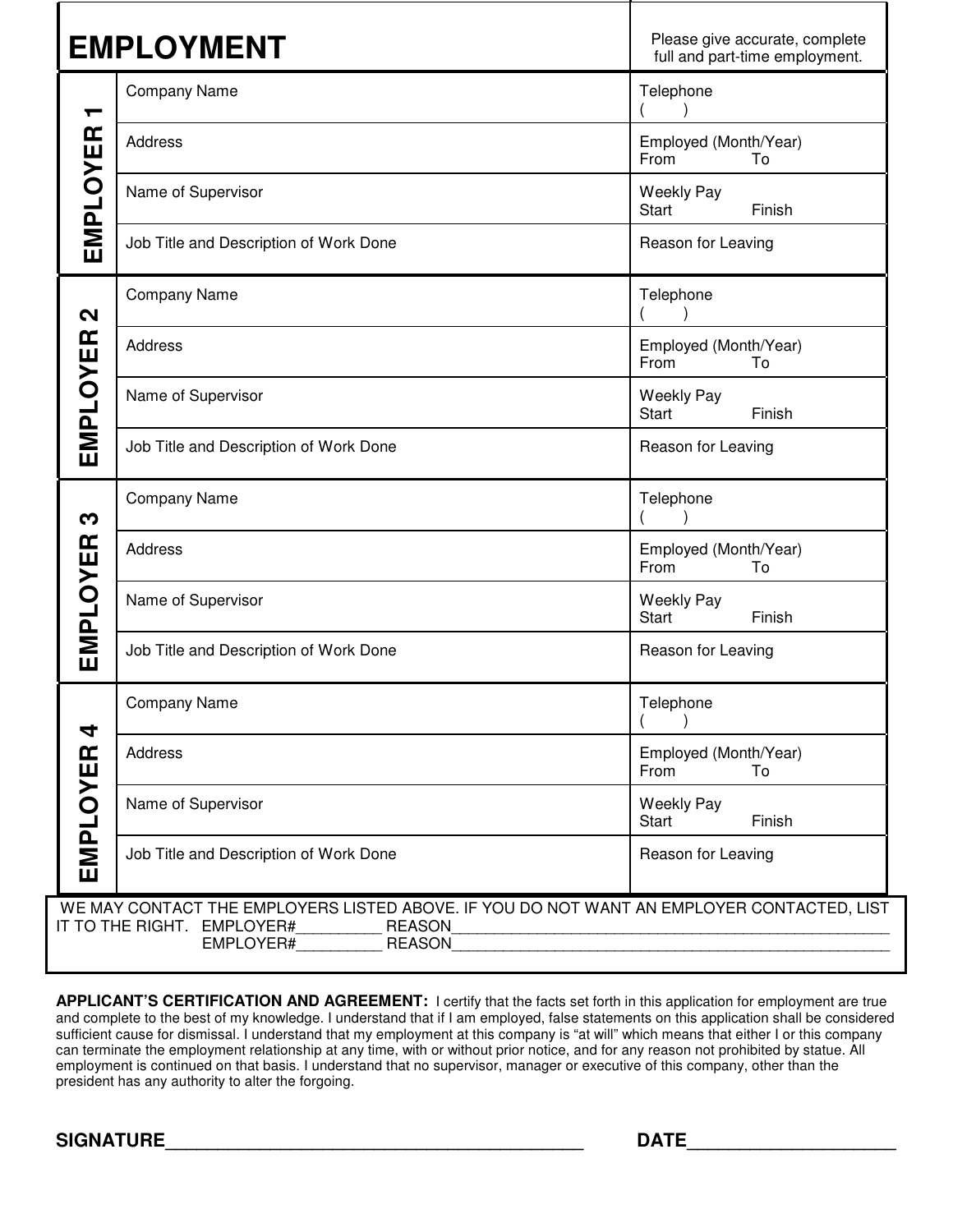

## **AUTHORIZATION TO RELEASE INFORMATION**

I hereby authorize the investigation of my past and present work, character, Education, military, and policy records to ascertain any and all information which may be pertinent to my employment qualifications.

The release in any manner of any and all information by you is authorized Whether such information is of record or not, and I do hereby release all firms, Agencies, or companies, whom so ever, from any damages resulting from furnishing Such information.

Signed\_\_\_\_\_\_\_\_\_\_\_\_\_\_\_\_\_\_\_\_\_\_\_\_\_\_\_\_\_\_\_\_\_\_\_\_ Date\_\_\_\_\_\_\_\_\_\_\_\_\_\_\_\_\_\_

**Backgrounds, Plus, Inc.,** has been retained to identify certain public documents to Accompany your application for employment. The correct spelling of your complete, Legal name is required. To ensure accuracy in reporting, please identify the MONTH And Day of your birth along with your driver's license number and state of issue.

| Last Name                                              | <b>First Name</b>                                          | Middle Name                 |
|--------------------------------------------------------|------------------------------------------------------------|-----------------------------|
|                                                        | Previous address (if at present address less than 3 years) |                             |
|                                                        |                                                            |                             |
|                                                        |                                                            |                             |
| Date of Birth <u>_________________________________</u> |                                                            |                             |
| Driver's<br>License                                    | Number                                                     | <b>State</b><br>Issue<br>οf |